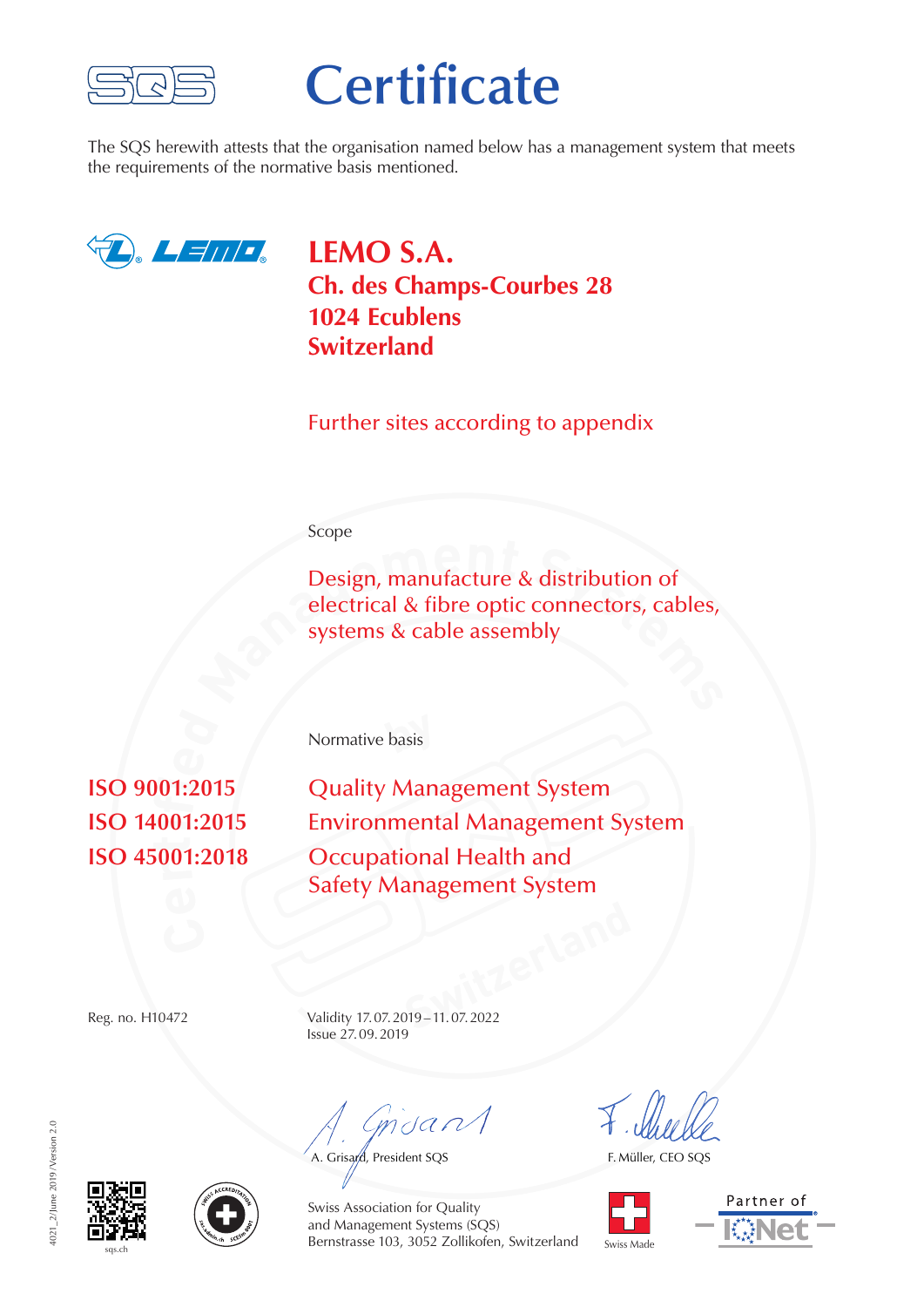



Appendix of main certificate Reg. no. H10472



# **LEMO S.A. Ch. des Champs-Courbes 28 1024 Ecublens Switzerland**

| Central Function                                                                                 | Scope                                                                                                                                | Norm / Revision                 | Reg. no.           | Validity                 |
|--------------------------------------------------------------------------------------------------|--------------------------------------------------------------------------------------------------------------------------------------|---------------------------------|--------------------|--------------------------|
| LEMO S.A.<br>Ch. des Champs-Courbes 28<br>1024 Ecublens<br>Switzerland                           | Design, manufacture & distribution of electrical<br>& fibre optic connectors, cables, systems & cable<br>assembly                    | ISO 9001:2015<br>ISO 14001:2015 | H10472             | 17.07.2019<br>11.07.2022 |
| Locations                                                                                        | Scope                                                                                                                                | Norm / Revision                 | Reg. no.           | Validity                 |
| <b>LEMO Nordic AB</b><br>Gunnebogatan 30<br>163 08 Spånga<br>Sweden                              | Distribution of electrical & fibre optic connectors,<br>systems & cable assembly                                                     | ISO 9001:2015                   | H10472             | 17.07.2019<br>11.07.2022 |
| <b>LEMO Verkauf AG</b><br>Grundstrasse 22 B<br>6343 Rotkreuz<br>Switzerland                      | Distribution of electrical & fibre optic connectors,<br>systems & cable assembly                                                     | ISO 9001:2015                   | H10472             | 17.07.2019<br>11.07.2022 |
| <b>LEMO Connectors Nederland B.V.</b><br>De Trompet 1060<br>1967 DA Heemskerk<br>The Netherlands | Manufacture & distribution of electrical &<br>fibre optic connectors, cables, systems & cable<br>assembly                            | ISO 9001:2015                   | H10472             | 17.07.2019<br>11.07.2022 |
| <b>LEMO Denmark A/S</b><br>Nybrovej 97<br>2820 Gentofte<br>Denmark                               | Distribution of electrical & fibre optic connectors, ISO 9001:2015<br>systems & cable assembly                                       |                                 | H10472             | 17.07.2019<br>11.07.2022 |
| <b>LEMO Norway A/S</b><br>Soerumsandvegen 69<br>1920 Soerumsand<br>Norway                        | Distribution of electrical & fibre optic connectors, ISO 9001:2015<br>systems & cable assembly                                       |                                 | H <sub>10472</sub> | 17.07.2019<br>11.07.2022 |
| <b>REDEL S.A.</b><br>Rue du Canal<br>1450 Ste-Croix<br>Switzerland                               | Manufacture of electrical & fibre optic connectors<br>Design & manufacture of tools for plastic injection ISO 14001:2015<br>molding. | ISO 9001:2015<br>ISO 45001:2018 | H10472             | 17.07.2019<br>11.07.2022 |
| <b>IBERLEMO SAU</b><br>Brasil, 45<br>08400 Granollers, Barcelona<br>Spain                        | Manufacture & distribution of electrical & fibre<br>optic connectors, systems & cable assembly                                       | ISO 9001:2015                   | H <sub>10472</sub> | 17.07.2019<br>11.07.2022 |
| <b>LEMO</b> Japan Ltd.<br>2-7-22 Mita, Minato-ku<br>Tokyo 108-0073<br>Japan                      | Design, manufacture & distribution of electrical &<br>fibre optic connectors, systems & cable assembly                               | ISO 9001:2015<br>ISO 14001:2015 | H <sub>10472</sub> | 17.07.2019<br>11.07.2022 |

Gnsant

A. Grisard, President SQS

F. Müller, CEO SQS









Swiss Association for Quality and Management Systems (SQS) Bernstrasse 103, 3052 Zollikofen, Switzerland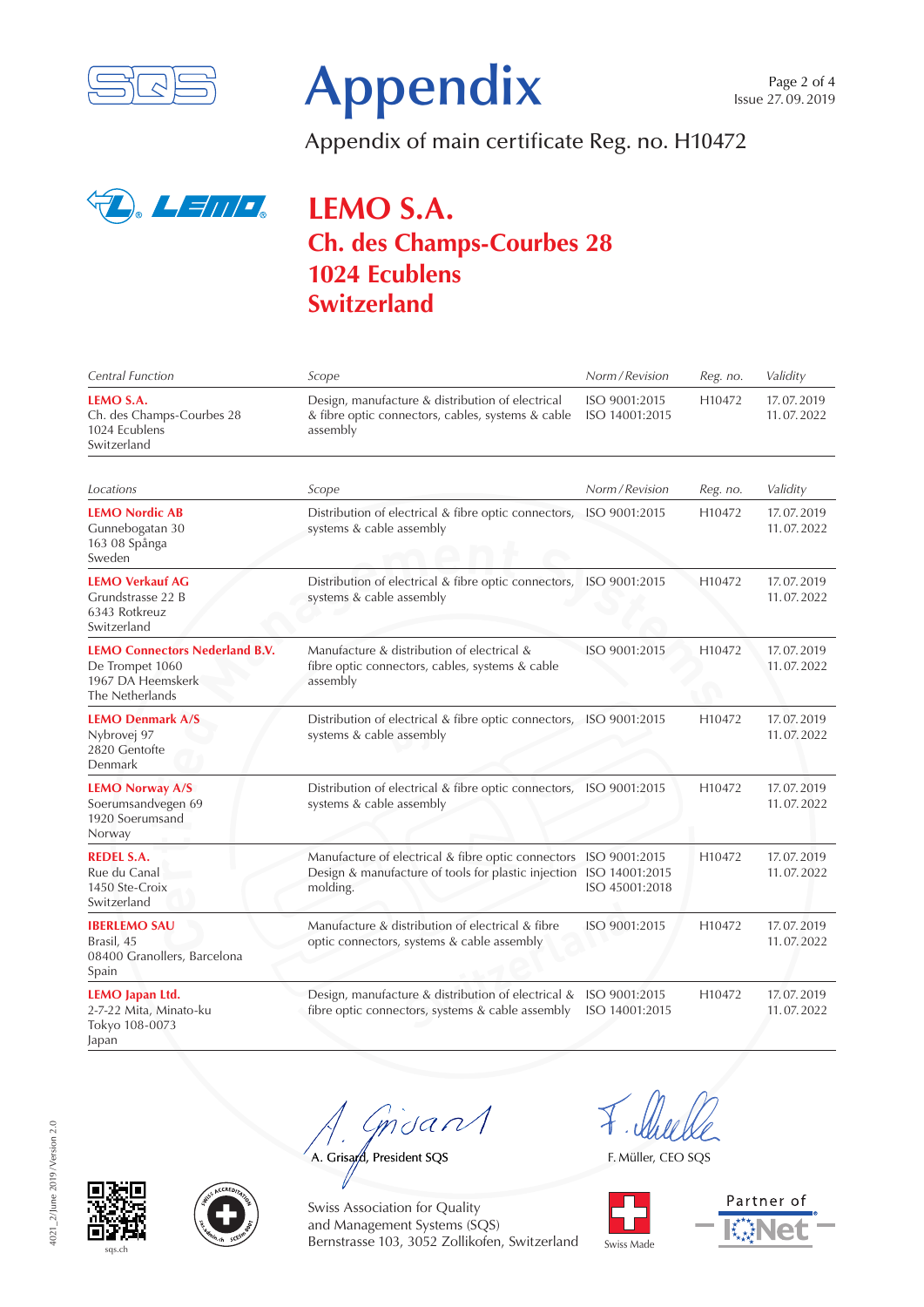



Appendix of main certificate Reg. no. H10472



# **LEMO S.A. Ch. des Champs-Courbes 28 1024 Ecublens Switzerland**

| Locations                                                                                                                                           | Scope                                                                                                                                                      | Norm / Revision                                   | Reg. no. | Validity                 |
|-----------------------------------------------------------------------------------------------------------------------------------------------------|------------------------------------------------------------------------------------------------------------------------------------------------------------|---------------------------------------------------|----------|--------------------------|
| <b>LEMO France Sàrl</b><br>24/28 Avenue Graham Bell<br>Bâtiment Balthus 4<br><b>Bussy Saint Georges</b><br>77607 Marne la Vallée Cedex 03<br>France | Manufacture & distribution of electrical & fibre<br>optic connectors, systems & cable assembly                                                             | ISO 9001:2015                                     | H10472   | 17.07.2019<br>11.07.2022 |
| <b>COELVER SA</b><br>Ch. du Bief 4<br>1027 Lonay<br>Switzerland                                                                                     | Manufacture of electrical & fibre optic connectors ISO 9001:2015<br>& cable assembly                                                                       |                                                   | H10472   | 17.07.2019<br>11.07.2022 |
| LEMO Italia S.r.l.<br>Viale Lunigiana 25<br>20125 Milano (MI)<br>Italy                                                                              | Distribution of electrical & fibre optic connectors,<br>systems & cable assembly                                                                           | ISO 9001:2015                                     | H10472   | 17.07.2019<br>11.07.2022 |
| LEMO (5) SA<br>Rue St-Sébastien 2<br>2800 Delémont<br>Switzerland                                                                                   | Manufacture of electrical & fibre optic connectors ISO 9001:2015                                                                                           | ISO 14001:2015                                    | H10472   | 17.07.2019<br>11.07.2022 |
| LEMO USA, Inc.<br>635 Park Court<br>Rohnert Park, CA 94928<br>United States of America                                                              | Design, manufacture & distribution of electrical & ISO 9001:2015<br>fibre optic connectors, systems & cable assembly                                       |                                                   | H10472   | 17.07.2019<br>11.07.2022 |
| <b>REDEL Elektronika KFT.</b><br>Nagysandor Jozsef u. 6-12<br>1201 Budapest<br>Hungary                                                              | Manufacture & distribution of electrical & fibre<br>optic connectors, systems & cable assembly                                                             | ISO 9001:2015<br>ISO 14001:2015                   | H10472   | 17.07.2019<br>11.07.2022 |
| 1st Floor, Block E,<br>18 JinDian Road, Pudong<br>201206 Shanghai<br>People's Republic of China                                                     | LEMO Electronics (Shanghai) CO., Ltd. Design, manufacture & distribution of electrical & ISO 9001:2015<br>fibre optic connectors, systems & cable assembly |                                                   | H10472   | 17.07.2019<br>11.07.2022 |
| <b>LEMO Elektronik GmbH</b><br>Hanns-Schwindt-Strasse 6<br>81829 München<br>Germany                                                                 | Design, manufacture & distribution of electrical<br>& fibre optic connectors, cables, systems & cable<br>assembly                                          | ISO 9001:2015                                     | H10472   | 17.07.2019<br>11.07.2022 |
| LEMO (UK) Ltd.<br>12-20 North Street<br>Worthing, West Sussex<br><b>BN11 1DU</b><br>United Kingdom                                                  | Design, manufacture & distribution of electrical &<br>fibre optic connectors, systems & cable assembly                                                     | ISO 9001:2015<br>ISO 14001:2015<br>ISO 45001:2018 | H10472   | 17.07.2019<br>11.07.2022 |

msan

A. Grisard, President SQS

F. Müller, CEO SQS



Partner of





Swiss Association for Quality and Management Systems (SQS) Bernstrasse 103, 3052 Zollikofen, Switzerland